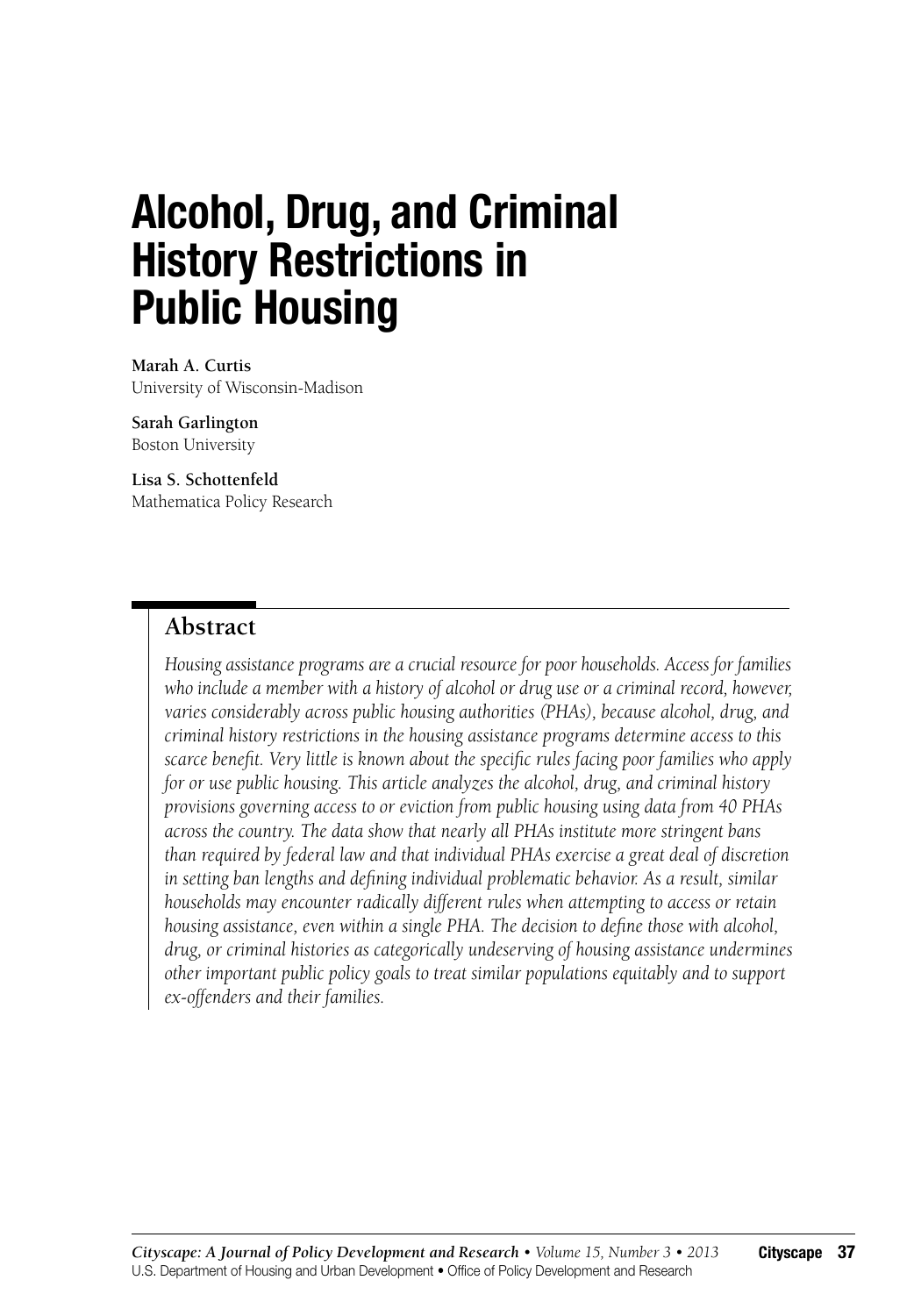## **Introduction**

The federal government funds three primary housing assistance programs: the public housing (PH) program, the Housing Choice Voucher Program (HCVP), and Section 8 project-based rental assistance, which together serve approximately 4 million low-income families.<sup>1</sup> The primary goal of these programs is to provide a subset of low-income households with stable, affordable housing (Committee on Ways and Means, 2004). All three programs reduce the cost of housing for participants and are governed by federal guidelines setting income eligibility and subsidy levels.<sup>2</sup>

All applicants to and residents of housing assistance programs are subject to federal alcohol, drug, and criminal activity restrictions, intended to increase the safety of assisted housing and to award a scarce benefit to "deserving" applicants (HUD, 1996; McCarty et al., 2012). These restrictions require that applicants be screened for alcohol use that interferes with the community (hereafter, "alcohol abuse"), other drug use, and past criminal activity. Applicants may be denied housing assistance if they, or anyone in their household, are found to have engaged in certain activities. In addition, households already receiving assistance may be evicted for behaviors related to alcohol abuse, drug use, and criminal activity. Public housing authorities (PHAs)—governmental entities that operate at the state or local level—administer the PH program and HCVP and are responsible for enforcing these federal alcohol abuse, drug use, and criminal history restrictions within their programs.

In an effort to empower PHAs to respond to local crime conditions, federal guidelines require the PHAs to implement certain alcohol abuse, drug use, and criminal activity restrictions, but they also give PHAs the discretion to create more severe restrictions. As such, the screening criteria for alcohol, drug, and criminal history vary tremendously across PHAs (LAC, 2004; Lundgren, Curtis, and Oettinger, 2010; McCarty et al., 2012). Further, to enable PHAs to consider applicants individually, PHA staff have broad discretionary power in determining the circumstances under which restrictions should apply and to whom. Many PHAs, for example, implement policies that individuals *may* be banned from assisted housing for certain offenses, leaving the final decision up to an individual PHA worker.

This set of circumstances raises three important issues that are of concern to policymakers. First, inter-PHA variation in the application of alcohol, drug, and criminal history restrictions means that similar households in different locations may encounter radically different rules when attempting to access or retain housing assistance. Second, the significant level of discretion awarded PHA staff ensures that similar households may be evicted, awarded assistance, or denied assistance, even within a single PHA. Third, the decision to define those with alcohol, drug, or criminal histories as categorically undeserving (HUD, 1996) undermines other important public policy goals to support ex-offenders and their families (Donovan and Henriquez, 2011).

Despite these concerns, very little is known about the specific alcohol, drug, and criminal history restrictions by which poor families are judged when they apply for or use housing assistance. To

<sup>&</sup>lt;sup>1</sup> About 16 million families meet the eligibility requirements for housing assistance (McCarty et al., 2012).

<sup>2</sup> These guidelines generally require households to contribute no more than 30 percent of their income toward housing.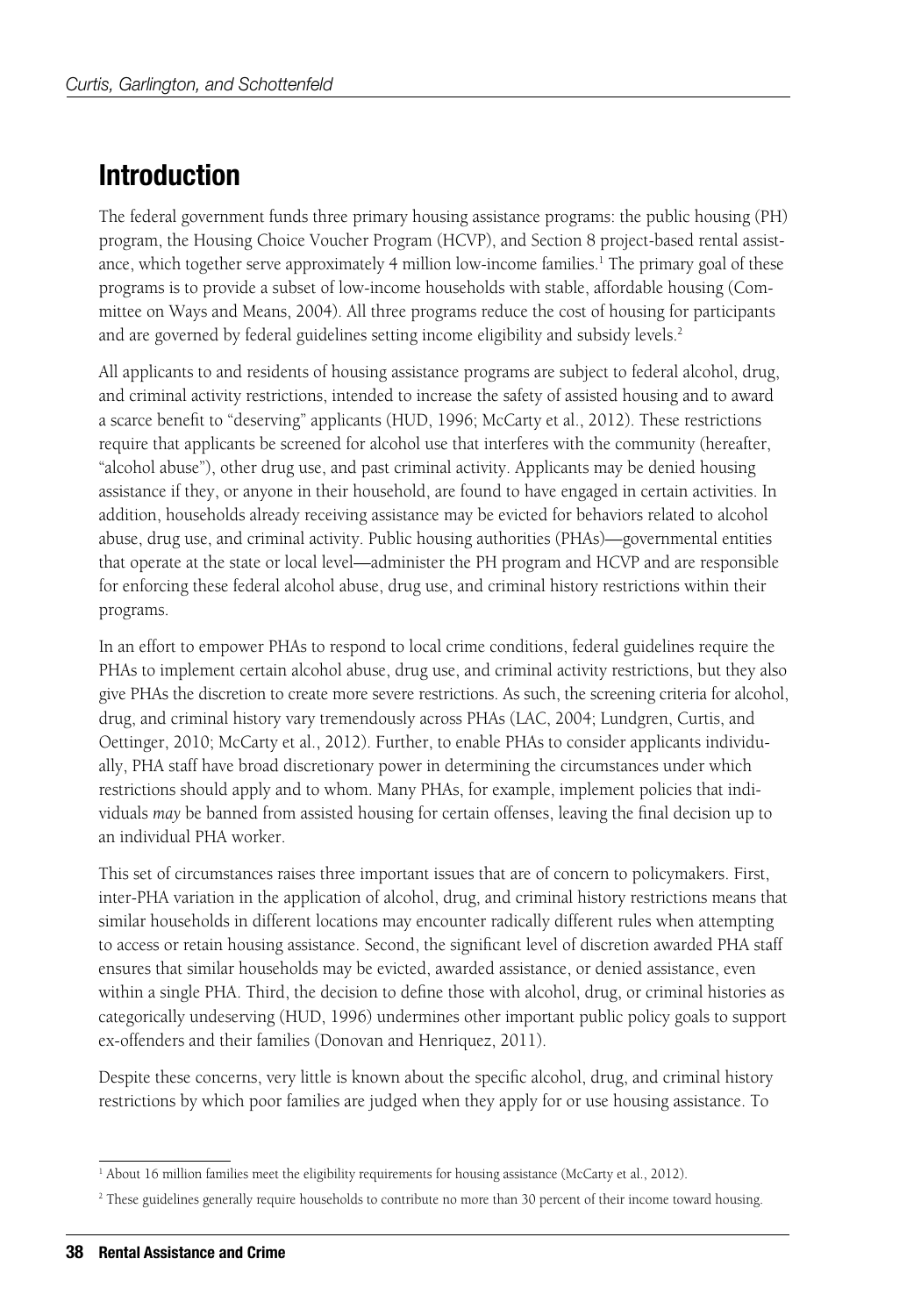address this gap, this article aims to illuminate differential interpretation and implementation of these restrictions among PHAs in their PH programs. We collected primary policy data to analyze the range of banned behaviors, penalties, and discretion available to workers across a sample of PHAs in large cities across the nation. We review the standards PHAs use when evaluating evidence of misconduct or defining alcohol abuse or drug use to ban a household from receiving assistance. We focus on the PH program because PHAs are evaluated on their ability to demonstrate measurable progress on crime and drug reduction strategies in their annual performance reports to the U.S. Department of Housing and Urban Development (HUD, 2008). We therefore expect more agreement between a PHA's restrictions and implementation in the PH program.

## **Legislative Background**

Crime and drug enforcement strategies in public housing have become increasingly vigorous during the past several decades. In an attempt to reduce drug-related crime and increase community well-being, public housing policies have (1) increased the penalties attached to behaviors deemed problematic and given PHAs extensive discretionary power in evaluating applicants and residents, (2) held residents accountable for the behavior of a broader range of actors (including minors and social associations), and (3) increased the oversight of and penalties for PHAs that fail to demonstrate progress on antidrug and crime-reduction strategies. The Anti-Drug Abuse Act of 1988<sup>3</sup> required PHAs to construct lease clauses allowing for the eviction of tenants who engaged in drug use or other behaviors that could threaten the safety of other tenants (Blanks, 2002–2004). The Quality Housing and Work Responsibility Act of 1998<sup>4</sup> supported PHAs' right to exclude applicants with a criminal history and use their discretion to determine which applicants were possible risks to the safety of the community. In addition, the Cranston-Gonzalez National Affordable Housing Act of 1990 (NAHA)<sup>5</sup> imposed a mandatory 3-year ban on the readmission of tenants evicted for drugrelated criminal activity. PHAs have the option of extending the ban beyond 3 years. The Housing Opportunity Program Extension Act of 1996 (HOPEA)<sup>6</sup> further strengthened eviction rules and called on the National Crime Information Center and local police departments to provide PHAs with applicants' criminal records (Human Rights Watch, 2004; Mazerolle et al., 2000). Further, HOPEA allowed for PHAs to deny applicants who were believed to be using drugs or abusing alcohol or who were found to have a pattern of alcohol or drug use that might threaten the health or safety of other tenants. Several PHAs currently have drug-testing policies in their public housing programs (McCarty et al., 2012). Federal policies neither permit nor prohibit PHAs from testing residents or applicants for the presence of drugs.

The U.S. Supreme Court has awarded PHAs the authority to hold a public housing resident accountable for the behavior of a broad range of actors, even if the resident in question has no knowledge of any objectionable behavior. In *U.S. Department of Housing and Urban Development* v. *Rucker*

<sup>3</sup> Public Law 100-690.

<sup>4</sup> Public Law 105-276.

<sup>5</sup> Public Law 101-625.

<sup>6</sup> Public Law 104-120.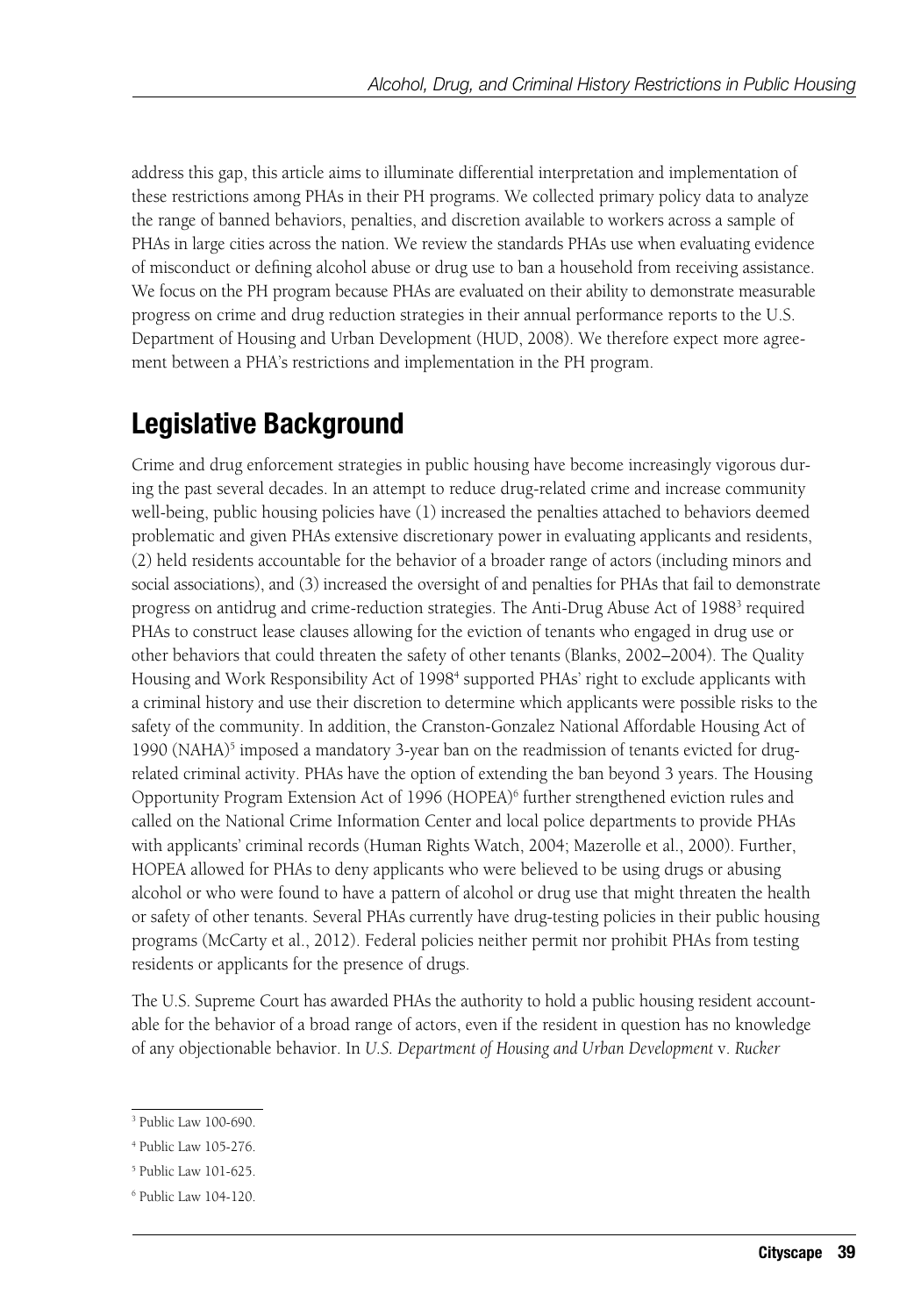(HUD, 2002), the Court unanimously upheld the rights of PHAs to evict an entire household based on the criminal activity of one member or guest without specific proof that the leaseholding tenant had knowledge of the activity. Other policies have sought to evaluate PHAs' ability to reduce alcohol, drug, and criminal activity. For example, NAHA required HUD to develop a broad set of performance indicators to evaluate PHAs (Clinton, 2005). Well-performing PHAs are rewarded with increased flexibility in management decisions, whereas poor performers can face serious sanctions.<sup>7</sup> Antidrug and security indicators are a heavily weighted performance indicator for PHAs, indicating that PHAs likely place great importance on meeting goals in this particular area.

## **Regulatory Background**

Although legislation has awarded PHAs a significant level of discretion in applicant and resident evaluation, a set of federal regulations provides PHAs with baseline restrictions on alcohol abuse, other drug use, and criminal history. Housing assistance programs are required to deny applicants who (1) have been evicted from public housing within the past 3 years for drug-related reasons, (2) are on the lifetime sex offender registry in any state, (3) have been convicted of manufacturing methamphetamines on public housing property, (4) are using illegal drugs currently, or (5) are abusing alcohol in a manner that interferes with the public housing community.<sup>8</sup> Although all PHAs must comply with these regulations, PHAs are also granted considerable discretion to extend these bans to meet local security goals. In addition to meeting these baseline requirements, PHAs are encouraged to consider individual or mitigating circumstances when making eviction and denial decisions.

## **Previous Research**

Systematic data on alcohol, drug, and criminal history restrictions in the housing assistance programs are sparse. Limited research suggests that PHAs have responded to these policies by creating more extensive bans than required. These bans consider alcohol, drug, and criminal behaviors outside federal requirements when screening applicants. We identified only three reports that consider the topic. The first, Lundgren, Curtis, and Oettinger (2010), reviewed postincarceration policies for those with criminal drug convictions and considered access to housing assistance, employment, education, and receipt of Temporary Assistance for Needy Families (TANF) and the Supplemental Nutrition Assistance Program (SNAP, or food stamps). These researchers found that, for those who have been convicted of a drug felony, bans on access to housing assistance often surpass the 3-year ban required in the federal mandates. Their analysis suggests that at least 12 states have adopted longer bans, which vary in length depending on the type of conviction. The second relevant report,

<sup>7</sup> Each indicator is assigned a weight between 1 and 3 relative to its importance in the Public Housing Management Assistance Program scoring. For example, antidrug and security indicators are assigned a weight of 3, the average time it takes an agency to repair and turn around a vacant unit is assigned a weight of 2, and having a system to track inspection and repair of units and systems has a weight of 1 (HUD, 2008).

<sup>8</sup> "Denial of Admission and Termination of Assistance for Criminals and Alcohol Abusers," 24 CFR § 982.553. *Federal Register* 68 (28805) April 1, 2010.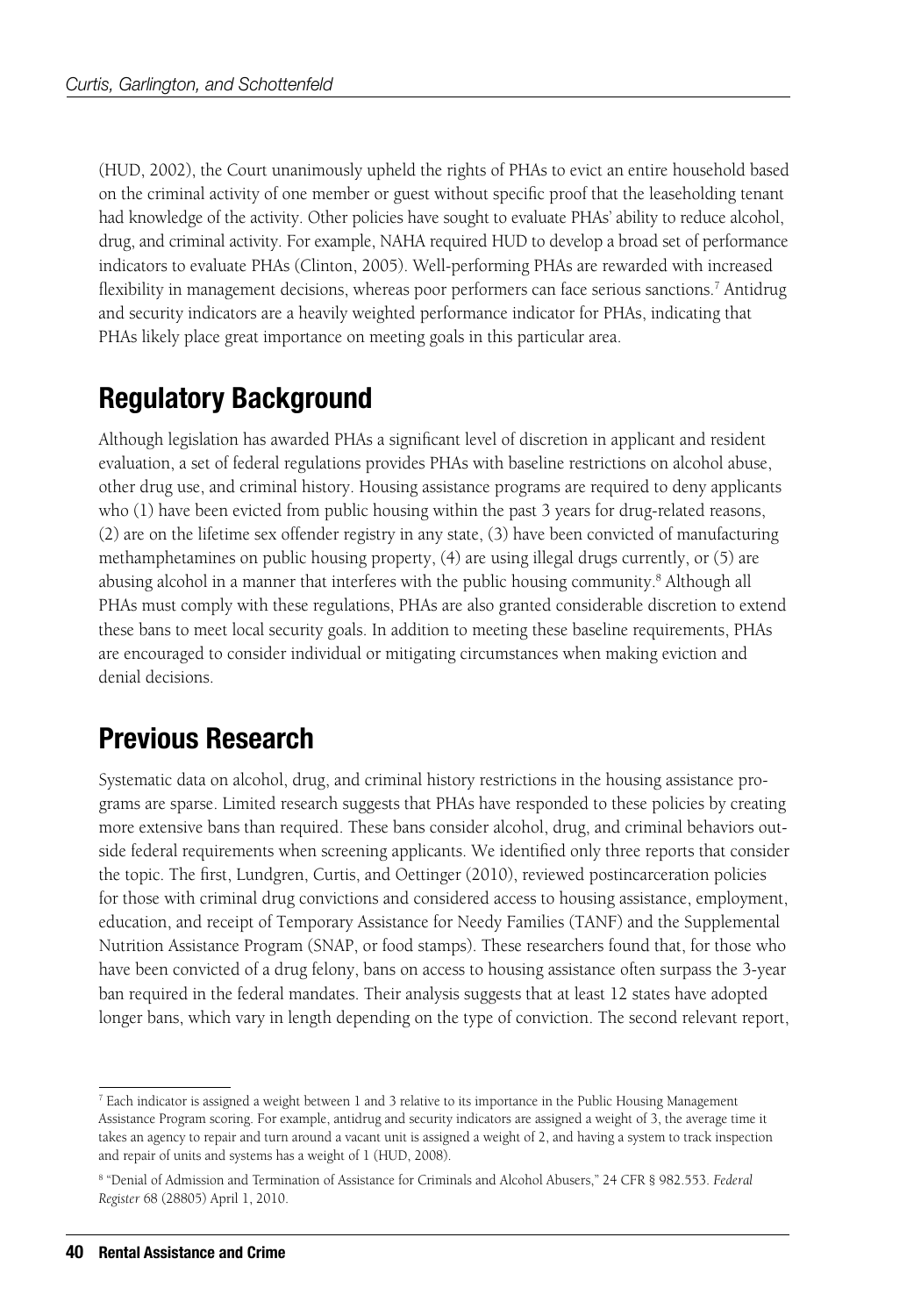McCarty et al. (2012), reviewed drug-testing and crime restrictions in TANF, SNAP, and housing assistance in a Congressional Research Service report for Congress. Their findings emphasize the complex nature of alcohol, drug, and criminal restrictions in the three housing assistance programs and point out that the only method for knowing what set of policies is in effect in the PH program is a systematic review of the Admissions and Continued Occupancy Policy (ACOP) document for a specific PHA. The third publication, from the Legal Action Committee (LAC, 2004), reported on state legal barriers confronting people with criminal records and reviewed nine domains, including PH. LAC (2004: 19) produced a grade for each state based on the extent to which "its laws and policies create roadblocks to reentry." For public housing, LAC relied on reports from the PHA in the largest city in the state. The report provides data on which states consider each applicant's personal circumstances when making a decision (rather than using preset bans for specific criminal offenses) and whether conviction is considered in determining eligibility.

We extend this minimal body of research by considering the alcohol, drug, and criminal history restrictions contained in ACOPs for public housing in a number of large cities across the nation. We systematically review the specific activities or behaviors that result in a ban, ban length, and the extent to which PHA workers are allowed to use their discretion to consider individual circumstances.

## **Data and Methods**

To conduct a systematic review of PHA policies related to alcohol, drug, and criminal history, we collected ACOPs, reviewed them for admissions and eligibility criteria, and categorized their restrictions. In this section, we provide detail on our data collection strategy, search methods, textual analysis, and categorization strategy.

### **Data Collection**

We collected data from PHAs across the country to examine admission and occupancy policies related to alcohol, drug, and criminal history that result in a range of time-specific bans. We first selected any PHA that covered an entire state: the Alaska Housing Finance Corporation, the Delaware Housing Authority, and the Hawaii Public Housing Authority. We then chose the PHA in the city with the largest population in a given state (32 states). In those states where we were unable to get the admission and occupancy policies for the PHA in the largest city, we selected the second largest city's PHA (5 states). Using these methods, we were able to collect data from 40 of the 50 states. The 10 states for which we were unable to obtain data from the PHA in either the first or second largest city are Alabama, Arkansas, Idaho, Kentucky, Maine, Mississippi, Rhode Island, Utah, Vermont, and Wyoming.<sup>9</sup> The appendix includes the states and the PHAs included in our analyses.

<sup>9</sup> Washington, D.C. PHA data also were not available.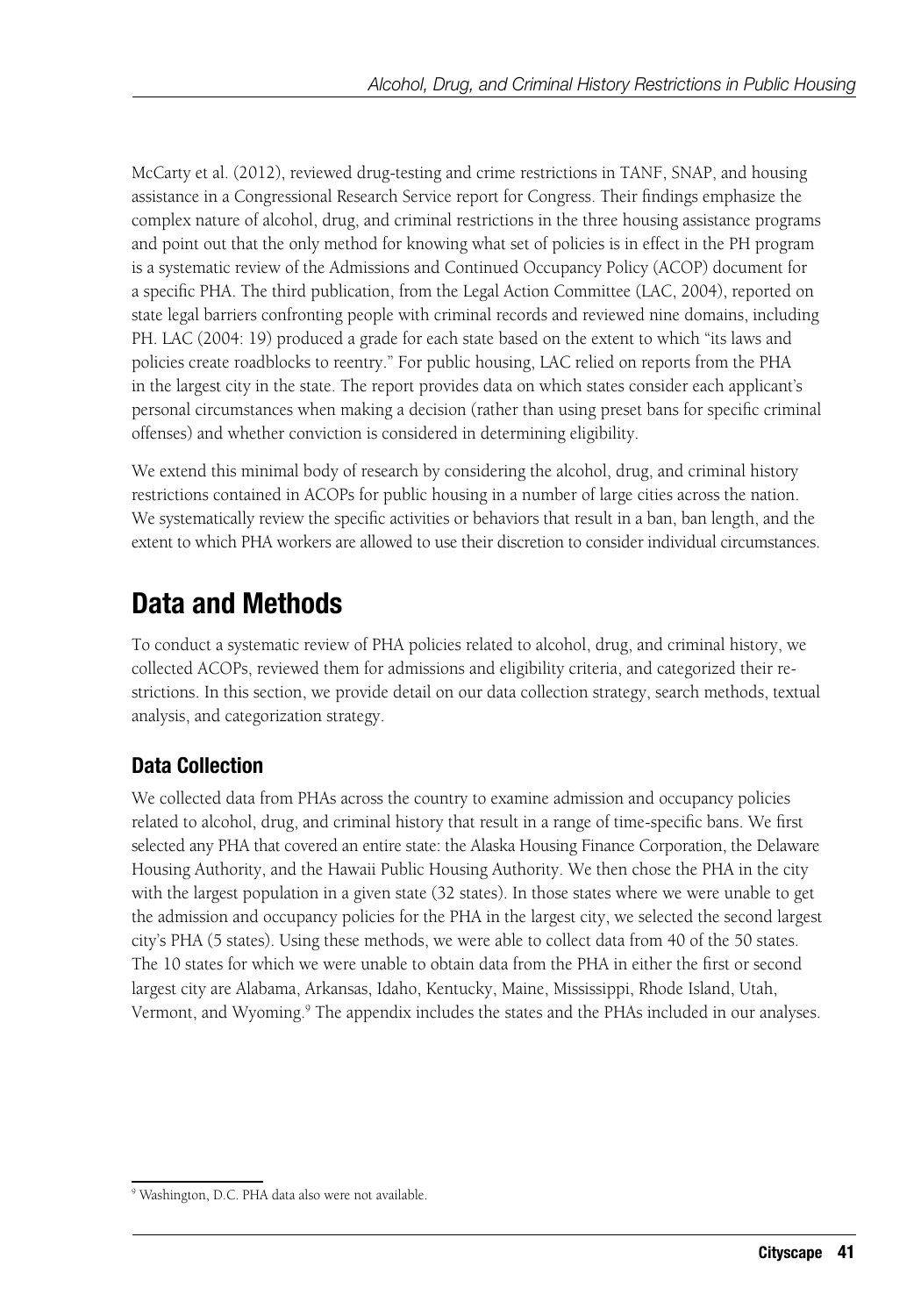### **Search Methods**

We conducted a systematic Internet search to locate published documentation of PHAs' admission and occupancy guidelines. We used the Google search engine to locate the individual PHA websites using the search terms "[city name]" and "housing authority." We then searched each PHA website for policy documents regarding admission and occupancy in public housing developments, often referred to as ACOPs. When these documents were not available directly through the PHA website, we conducted an Internet search using the Google search engine and search terms "[name of] housing authority," "admissions policy," "admissions and continued occupancy policy," "ACOP," and "eligibility." We found 32 ACOPs on line using these search terms. ACOPs for 2 states were available on HUD's website and downloaded. We contacted the remaining 16 PHAs by telephone or e-mail to request the documents and received 6 ACOPs. The 10 states with missing data are those from whom we could not access information either on line or via phone.

Note that the absence of an ACOP means only that documentation was unavailable for our textual analysis. PHAs may have limited funding for website maintenance and limited staff available to respond to requests for information from unaffected parties (for example, academic researchers). We cannot comment on how PHAs train staff on protocols for screening residents and applicants according to mandatory restrictions, nor can we speak to how PHAs inform residents and applicants of rules that affect admission and residency. We do, however, point out that PHAs have both a financial and a management incentive to enforce restrictions, given that they are evaluated annually on how well they meet crime- and drug-reduction strategies (HUD, 2008).

### **Textual Analysis**

We carefully reviewed the ACOPs for eligibility and admissions criteria. Two of the authors did an initial review of a subset of ACOPs to collect key language relevant to applicant exclusions, with special attention to alcohol, drug, and criminal history restrictions. After the initial review, we developed coding criteria based on common PHA language, including terms such as "eligibility," "screening," and "one-strike policy." Both reviewers then coded all eligibility sections of PHA documents for identified terms. The reviewers also coded any additional references to guidelines regarding the exclusion of applicants. The reviewers used line-by-line coding to ensure that any discussion of exclusion was noted. This method was used because precise exclusion language was often inconsistent among PHAs.

### **Categorizing Alcohol, Drug, and Criminal History Restrictions**

To understand how policies differ at the PHA level, we collected data on restrictions across four dimensions: (1) grounds for bans from housing, (2) the length of bans for each activity or behavior, (3) whether individual circumstances can be considered when making a ban decision, and (4) whether the ban length is specified or left to worker discretion.

Some HUD language regarding alcohol abuse, other drug-related activity, and violent behavior, in general, was standard and included in each ACOP. Many PHAs, however, then delineated specific additional behaviors and ban lengths. We used HUD's language to construct four ban categories to capture the detailed information available in the ACOPs. The four categories are (1) bans for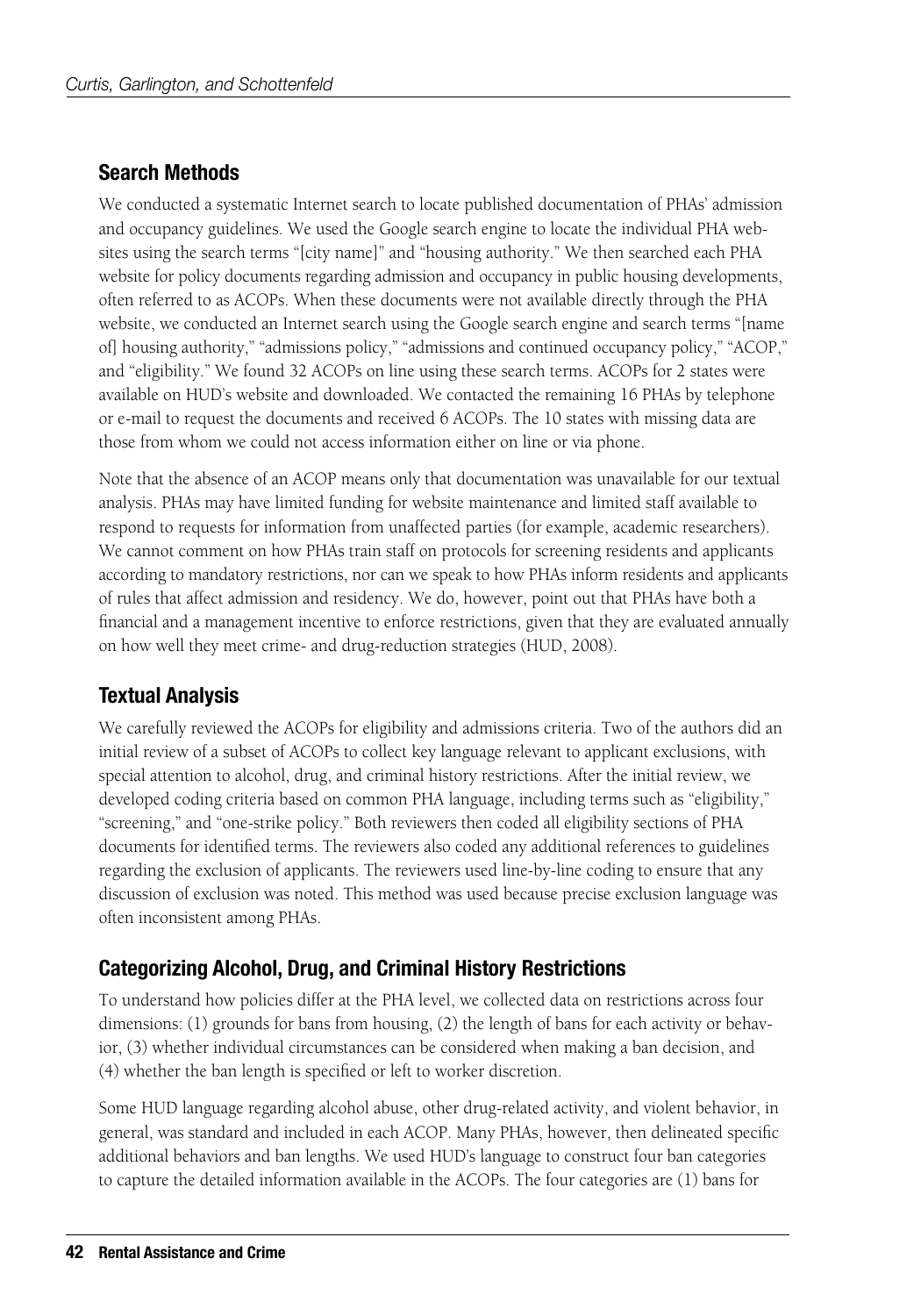drug-related activities, (2) bans for alcohol or nonviolent criminal activity, (3) bans for violent crimes, and (4) bans for other reasons. Each category contains activities that range in severity. For each category of offense, we review whether the PHA mentions a ban, whether the ban length is specified, and how many PHAs note that staff may consider individual circumstances in setting the ban length.

## **Results**

Bans for drug-related activities, for alcohol or nonviolent criminal activity, and for violent crimes were common among our sampled PHAs. Ban lengths varied widely depending on the offense, although many PHAs chose to leave ban lengths to the discretion of their staff. We discuss each ban category separately.

### **Bans for Drug-Related Activities**

We first examine bans specified under drug-related activities. Exhibit 1 notes nine different categories of bans, ranging in severity from "pending charges" for a drug-related activity to "manufacturing" drugs. The most frequently mentioned ban category is "illegal drug use, abuse, possession, distribution, and trafficking," which 93 percent (37 of 40) of the PHAs mention. More than one-half (22) of the PHAs do not specify a ban length for this offense. In 12 of the PHAs, workers have the discretion to consider individual circumstances when deciding whether to impose the ban on an applicant or resident household. A ban for previous eviction because of drug-related activity in either public or private housing is mentioned by 34 of the 40 PHAs. Most (30) PHAs impose bans of between 3 and 5 years for this offense, and one-half (15) of those allow workers discretion in setting the length of the ban. A 6- to 10-year ban for this offense is enforced by 4 PHAs, and 2 PHAs

### **Exhibit 1**

| Bans for Drug-Related Activities                                     |                                             |                                                              |                                              |                                                    |                                                  |                                                |
|----------------------------------------------------------------------|---------------------------------------------|--------------------------------------------------------------|----------------------------------------------|----------------------------------------------------|--------------------------------------------------|------------------------------------------------|
| <b>Activities</b>                                                    | <b>PHA</b><br><b>Mentions</b><br><b>Ban</b> | No Ban<br>Length<br><b>Specified</b><br>(circum-<br>stances) | 1- to 2-<br>Year Ban<br>(circum-<br>stances) | $3 -$ to $5 -$<br>Year Ban<br>(circum-<br>stances) | $6 -$ to 10-<br>Year Ban<br>(circum-<br>stances) | Lifetime<br><b>Ban</b><br>(circum-<br>stances) |
| Illegal drug use, abuse,<br>possession, distribution,<br>trafficking | 37                                          | 22(12)                                                       | 8(3)                                         | 14 (8)                                             | 2                                                | 0                                              |
| Eviction from public or<br>private housing                           | 34                                          |                                                              | 0                                            | 30(15)                                             | 4(3)                                             | 2(1)                                           |
| Unspecified "activity"                                               | 29                                          | 15(3)                                                        | 2(1)                                         | 18(3)                                              | 1(1)                                             | 0                                              |
| Manufacturing                                                        | 9                                           | $\overline{2}$                                               | 0                                            | 6(1)                                               | $\overline{2}$                                   | 2                                              |
| Arrest                                                               | 6                                           | 5                                                            |                                              | 0                                                  | $\Omega$                                         | 0                                              |
| Conviction                                                           | 6                                           | 3                                                            | O                                            | 2                                                  |                                                  | 0                                              |
| Intent to distribute                                                 | 5                                           |                                                              |                                              | 3                                                  |                                                  |                                                |
| Warrant                                                              | 2                                           | 2                                                            | O                                            | 0                                                  | O                                                | 0                                              |
| Pending charges                                                      | 2                                           | 2                                                            | $\Omega$                                     | 0                                                  | ი                                                | 0                                              |

Bans for Drug-Related Activities

*PHA = public housing authority.*

*Notes: N = 40 PHAs. Individual PHAs can report multiple ban lengths for an offense or may have different ban lengths for similar offenses. Numbers in parentheses indicate the number of PHAs that take individual circumstances into account.*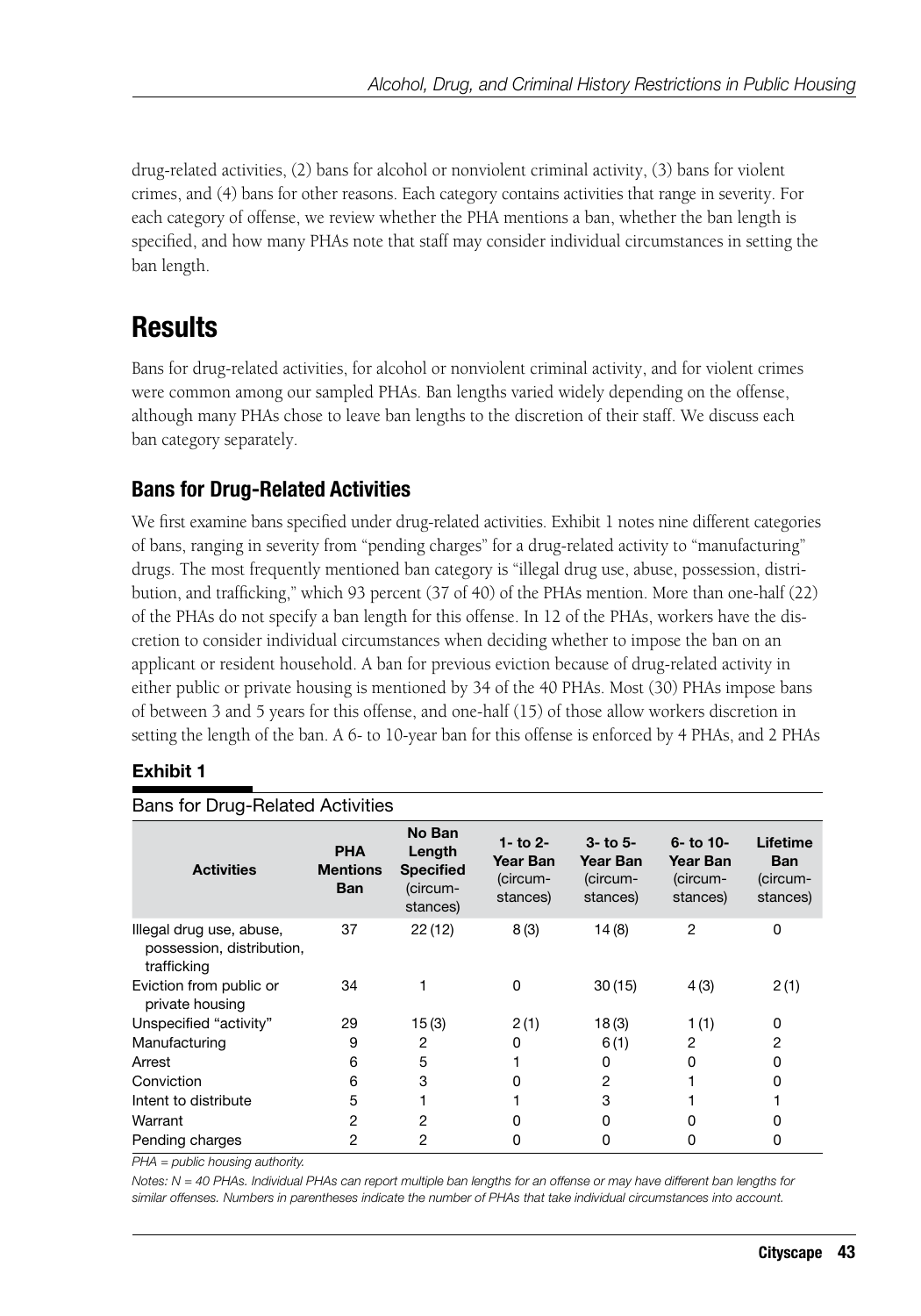institute lifetime bans. These bans are in direct response to federal guidelines for the treatment of households that have been evicted from public housing within the past 3 years for drug-related reasons.10 PHAs have expanded on this mandate to include evictions from private housing as well. More than one-half (29) of the PHAs mention bans for unspecified "activity" related to drugs. Note that interaction with the criminal justice system via a warrant, pending charges, or previous arrest for drug-related activities results in bans in several of the PHAs, regardless of the criminal justice result (for example, conviction or not).

### **Bans for Alcohol or Nonviolent Criminal Activity**

We now consider bans specified under alcohol or criminal activity in exhibit 2. The most frequently mentioned activity in the ACOPs is alcohol use or abuse. Nearly every PHA (37 of 40) mentions a ban in this category, although most (32) do not specify a ban length. Bans for alcohol activity range rather dramatically from 6 months to, in 1 PHA, a lifetime ban. Overall, the prohibition on making public housing available to those with an alcohol use or abuse history is clearly manifest across our sample. PHAs are responsive to the federal mandate to exclude from housing those with alcohol abuse histories.<sup>11</sup> Bans for previous eviction for criminal activity in either public or private housing are mentioned by most (31) of the PHAs. Nearly one-half, however, do not specify the ban length. For PHAs that do mention a ban length for previous evictions because of criminal activity, these bans range from 1 to 2 years (5 PHAs) to a lifetime ban (3 PHAs), with 13 PHAs noting ban lengths of 3 to 5 years. Only 3 PHAs specify that workers consider individual circumstances when implementing this ban. Also, as in exhibit 1, more than one-half (27) of the PHAs enforce bans for unspecified criminal "activity" or "incidents." One-half (20) of the PHAs do not specify a ban length for this open-ended category.

Some PHAs elected to impose bans for very specific criminal behaviors. These bans are for such offenses as "theft," "burglary," "robbery," or "shoplifting" (14 PHAs); "criminal arson" (13 PHAs); "prostitution" or "solicitation" (7 PHAs); and "fire-related" activities (4 PHAs). Note that these specific offenses are mentioned far less frequently than the broader category of "unspecified activities or incidents" (27 PHAs). This finding suggests that PHAs concentrate on providing wide latitude for eviction and denials based on behaviors that either are directly mentioned in the federal mandates or may not be criminally enforceable. Finally, involvement with the criminal justice system via a previous "conviction," "parole," "parole violation," "probation," "arrest," "warrant," or "driving violation" provides potential grounds for a ban.

### **Bans for Violent Crimes**

We next consider bans for violent crimes in exhibit 3. We expected these bans would be extensive, given the overarching goal of these provisions to maintain the safety and security of public housing by directly targeting criminal behavior. Instead, we found 17 categories of activities with ban lengths either unspecified or clustering in the 3- to 5-year range. This finding suggests that these restrictions

<sup>10 24</sup> CFR § 982.553.

<sup>11 24</sup> CFR § 982.553.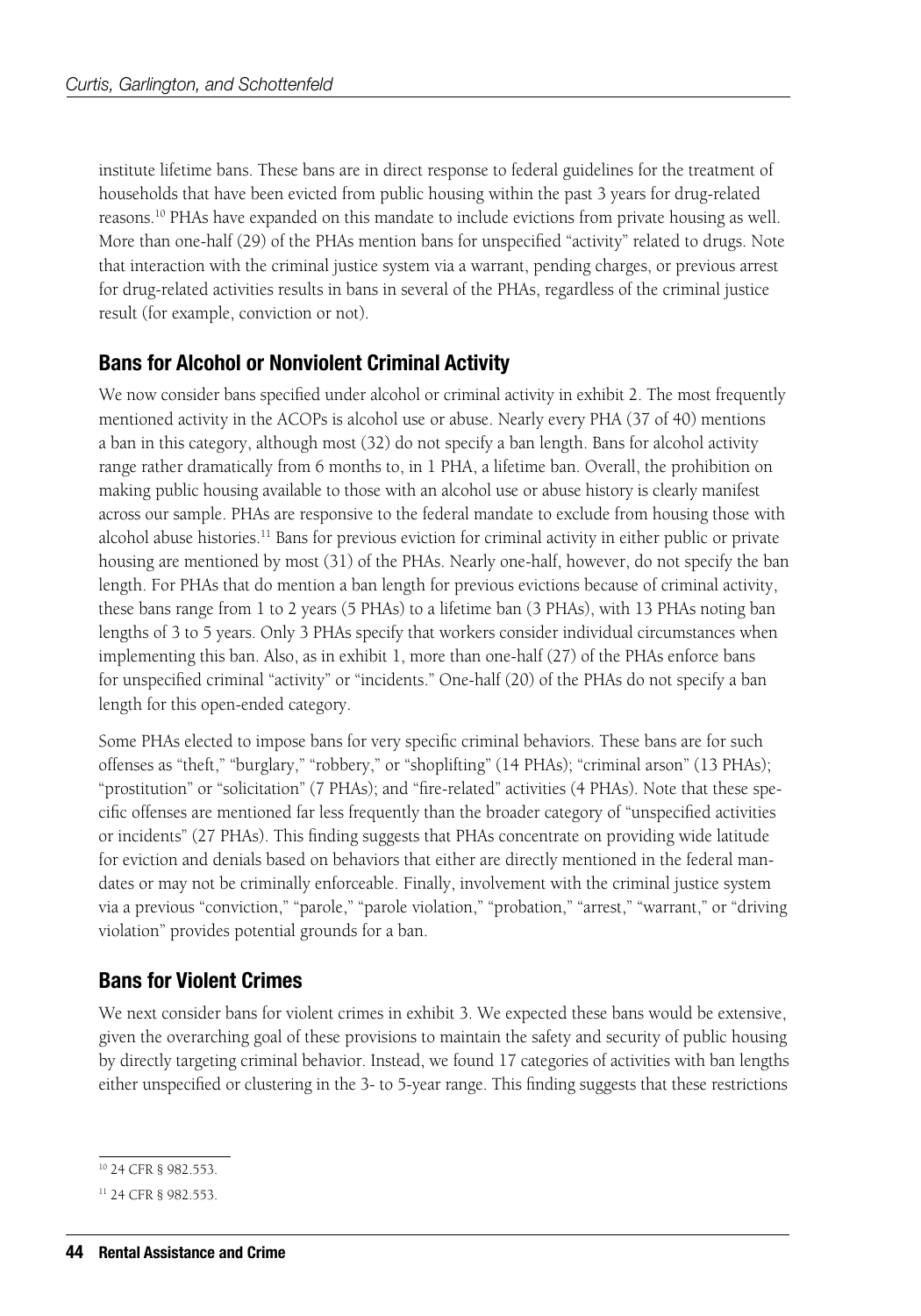### **Exhibit 2**

| Bans for Alcohol or Nonviolent Criminal Activity                                                                                          |                                             |                                                              |                       |                                                              |                                                        |                                                         |                                                |
|-------------------------------------------------------------------------------------------------------------------------------------------|---------------------------------------------|--------------------------------------------------------------|-----------------------|--------------------------------------------------------------|--------------------------------------------------------|---------------------------------------------------------|------------------------------------------------|
| <b>Activities</b>                                                                                                                         | <b>PHA</b><br><b>Mentions</b><br><b>Ban</b> | No Ban<br>Length<br><b>Specified</b><br>(circum-<br>stances) | 6-Month<br><b>Ban</b> | $1 -$ to $2 -$<br>Year<br><b>Ban</b><br>(circum-<br>stances) | 3- to 5-<br>Year<br><b>Ban</b><br>(circum-<br>stances) | 6- to 10-<br>Year<br><b>Ban</b><br>(circum-<br>stances) | Lifetime<br><b>Ban</b><br>(circum-<br>stances) |
| Alcohol use/abuse                                                                                                                         | 37                                          | 32(8)                                                        | $\overline{c}$        | 5(3)                                                         | 3(1)                                                   | 0                                                       | 1(1)                                           |
| Eviction from public or<br>private housing                                                                                                | 31                                          | 15(3)                                                        | 0                     | 5(1)                                                         | 13(1)                                                  | $\overline{c}$                                          | 3                                              |
| Unspecified<br>"activity"/"incidents"                                                                                                     | 27                                          | 20(4)                                                        | 0                     | 5(1)                                                         | 6(1)                                                   | 3                                                       | 0                                              |
| Theft, burglary, robbery,<br>shoplifting                                                                                                  | 14                                          | $\overline{c}$                                               | 1                     | 3                                                            | 10(2)                                                  | 1                                                       | 1                                              |
| Criminal arson                                                                                                                            | 13                                          | 2(1)                                                         | 0                     | 0                                                            | 3                                                      | 3                                                       | 6(1)                                           |
| Conviction (all types)                                                                                                                    | 13                                          | 5(1)                                                         | 0                     | 1                                                            | 6(2)                                                   | 5(2)                                                    | 0                                              |
| Prostitution, solicitation                                                                                                                | $\overline{7}$                              | $\overline{c}$                                               | 0                     | $\overline{c}$                                               | 4(1)                                                   | 0                                                       | 0                                              |
| Parole, parole violation,<br>probation                                                                                                    | 5                                           | $\overline{2}$                                               | 0                     | 1                                                            | 1                                                      | 1(1)                                                    | 0                                              |
| Arrest                                                                                                                                    | 4                                           | 4                                                            |                       | 0                                                            | 0                                                      | 0                                                       | 0                                              |
| Fire related                                                                                                                              | 4                                           | 3                                                            | 0                     | 0                                                            | 1                                                      | $\Omega$                                                | 0                                              |
| Lewd conduct, disorderly,<br>public drunkenness,<br>harassment, indecent<br>exposure or conduct,<br>mayhem, fighting,<br>resisting arrest | 4                                           | 1                                                            | 0                     | $\overline{2}$                                               | $\overline{2}$                                         |                                                         | 0                                              |
| Criminal pattern (various<br>definitions)                                                                                                 | 4                                           | 3                                                            | 0                     | $\Omega$                                                     | 1                                                      | $\Omega$                                                | 0                                              |
| Warrant                                                                                                                                   | 3                                           | 3                                                            | 0                     | 0                                                            | 0                                                      |                                                         | 0                                              |
| Driving violation (including<br>DWI)                                                                                                      | 3                                           | 1                                                            | 0                     | $\overline{2}$                                               | 1                                                      | 0                                                       | 0                                              |
| Violation protective order                                                                                                                | 1                                           | 0                                                            | 0                     | 1                                                            | 0                                                      | 0                                                       | 0                                              |

*DWI = driving while intoxicated. PHA = public housing authority.*

*Notes: N = 40 PHAs. Individual PHAs can report multiple ban lengths for an offense or may have different ban lengths for similar offenses. Numbers in parentheses indicate the number of PHAs that take individual circumstances into account.*

are meant to supplement the existing criminal legal framework by adding enforcement power to less well-defined behaviors. PHAs mention a wide range of offenses, from "property violence" or "vandalism" in 28 ACOPs to "homicide," "murder," or "manslaughter" in 17 ACOPs. As in exhibits 1 and 2, one of the most frequently mentioned categories is unspecified violent "activity" (34 PHAs). Ban lengths for this offense range from 1 to 2 years (3 PHAs) to a lifetime ban (1 PHA). More than one-half of the PHAs (18) that mention unspecified activity have ban lengths of between 3 and 5 years, and another 5 PHAs carry bans from 6 to 10 years. Again, as in exhibits 1 and 2, criminal justice involvement in the form of a previous conviction or arrest (related to a violent offense) is grounds for a ban in 3 PHAs.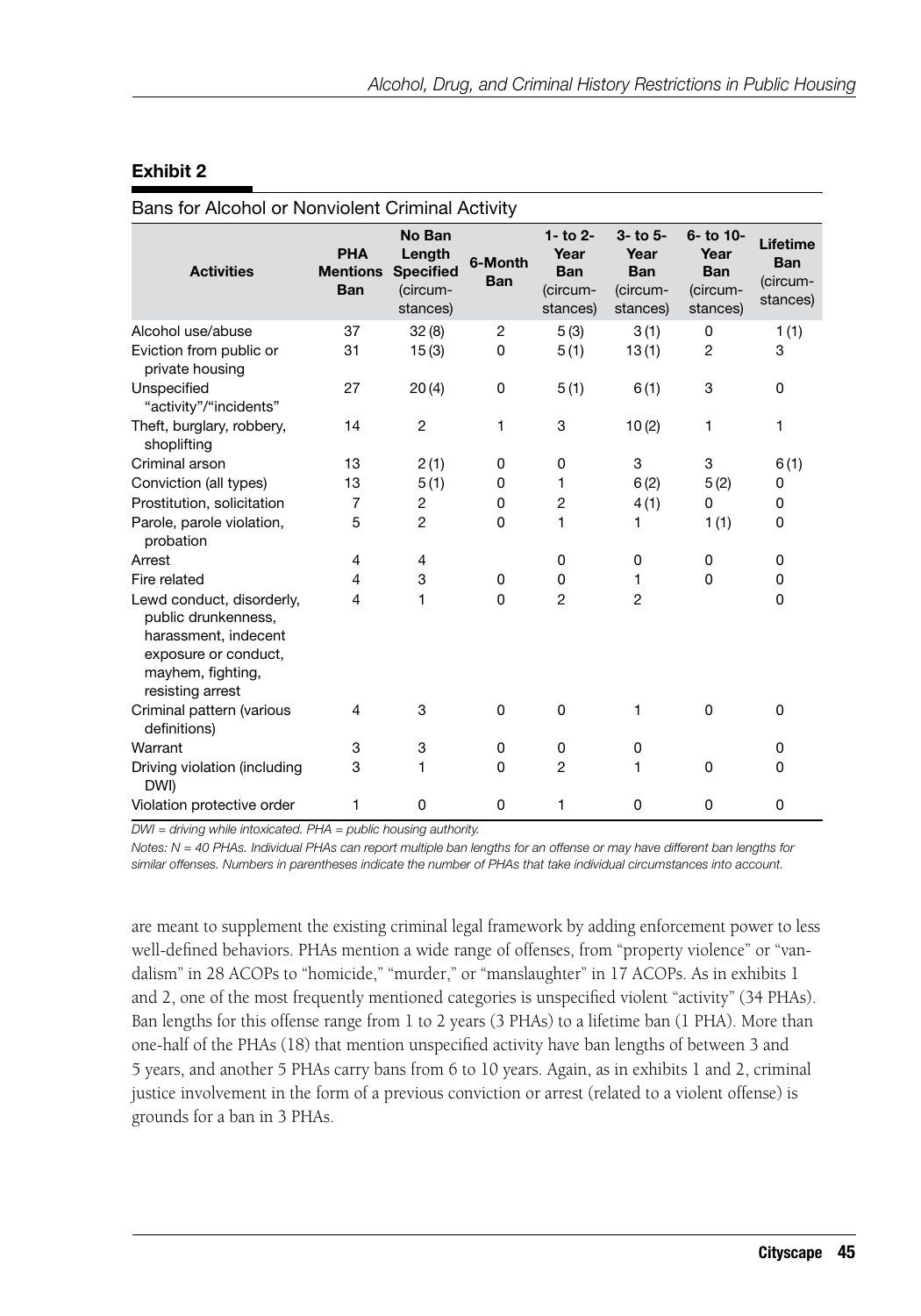### **Exhibit 3**

### Bans for Violent Crimes

| <b>Crimes/Activities</b>                                  | <b>PHA</b><br><b>Mentions</b><br><b>Ban</b> | No Ban<br>Length<br><b>Specified</b><br>(circum-<br>stances) | $1 -$ to $2 -$<br><b>Year Ban</b><br>(circum-<br>stances) | $3-$ to $5-$<br>Year Ban<br>(circum-<br>stances) | 6- to 10-<br><b>Year Ban</b><br>(circum-<br>stances) | Lifetime<br><b>Ban</b><br>(circum-<br>stances) |
|-----------------------------------------------------------|---------------------------------------------|--------------------------------------------------------------|-----------------------------------------------------------|--------------------------------------------------|------------------------------------------------------|------------------------------------------------|
| Unspecified "activity"                                    | 34                                          | 16(2)                                                        | 3(1)                                                      | 18(6)                                            | 5(1)                                                 | 1(1)                                           |
| Property violence or<br>vandalism                         | 28                                          | 18                                                           | 2                                                         | 10(1)                                            | 4(1)                                                 | 1                                              |
| Sexual crimes                                             | 19                                          | 6(1)                                                         | 1                                                         | 9(1)                                             | 3                                                    | $\overline{c}$                                 |
| Homicide, murder,<br>manslaughter                         | 17                                          | 5(1)                                                         | $\Omega$                                                  | 8                                                | 4                                                    | $\overline{2}$                                 |
| Assault, crime against a<br>person                        | 17                                          | 6(1)                                                         | 3                                                         | 10(2)                                            | 3                                                    | 1                                              |
| Threats, stalking                                         | 15                                          | 6                                                            | $\overline{c}$                                            | 9(1)                                             | $\Omega$                                             | $\Omega$                                       |
| Firearms related, including<br>explosives                 | 12                                          | 4(1)                                                         | 1                                                         | 7(1)                                             | 2                                                    | 0                                              |
| Sexual crimes against<br>children                         | 9                                           | 3(1)                                                         | 0                                                         | 2                                                | 1                                                    | 3(1)                                           |
| Domestic violence                                         | 9                                           | 1(1)                                                         | 2                                                         | 6(2)                                             | 1                                                    | 0                                              |
| Abuse/neglect of child,<br>elderly, or disabled<br>person | 9                                           | 4(2)                                                         | 1                                                         | 5(1)                                             | 0                                                    | 0                                              |
| Kidnapping, false<br>imprisonment                         | $\overline{7}$                              | $\overline{2}$                                               | $\Omega$                                                  | $\overline{2}$                                   | $\overline{2}$                                       | 1                                              |
| Home invasion                                             | 4                                           | 0                                                            | 0                                                         | 4(1)                                             | 0                                                    | 0                                              |
| Terrorism                                                 | 3                                           | 1                                                            | 1                                                         | 1                                                | 0                                                    | 0                                              |
| Hate crimes, civil rights<br>violations                   | 3                                           | $\overline{2}$                                               | 0                                                         | 1                                                | 0                                                    | 0                                              |
| Conviction                                                | $\overline{c}$                              | 0                                                            | 0                                                         | $\overline{2}$                                   | 0                                                    | 0                                              |
| Gang related, organized<br>crime                          | $\overline{2}$                              | 0                                                            | 0                                                         | 2(1)                                             | 0                                                    | 0                                              |
| Arrest                                                    | 1                                           | 1                                                            | 0                                                         | 0                                                | 1                                                    | 0                                              |

*PHA = public housing authority.*

*Notes: N = 40 PHAs. Individual PHAs can report multiple ban lengths for an offense or may have different ban lengths for similar offenses. Numbers in parentheses indicate the number of PHAs that take individual circumstances into account.*

### **Bans for Other Reasons**

Finally, we consider bans noted across a number of PHAs that were not included in bans for drugrelated activities, bans for alcohol or criminal activities, or bans for violent crimes. Exhibit 4 reviews three specific reasons that trigger a ban: "neighbor disturbance," "disorderly house," and "incarceration." More than one-half of the PHAs (23) mention "neighbor disturbance," with most (19) not specifying a ban length, 4 enforcing a 3- to 5-year ban, and 1 enforcing a 6- to 10-year ban. "Disorderly house" is mentioned by 8 PHAs, 5 of which do not specify a ban length and 3 of which enforce bans of between 1 and 5 years. Although a history of criminal activity is not mentioned as one of the four mandated ban categories by the federal government, the broadly expanded ability of PHAs to exclude housing applicants with such a history is an observable pattern across all exhibits. In exhibit 4, we found that 2 PHAs directly mention incarceration (without reference to the reason for incarceration) as a justification for exclusion from public housing, with ban lengths ranging from 6 months to 2 years.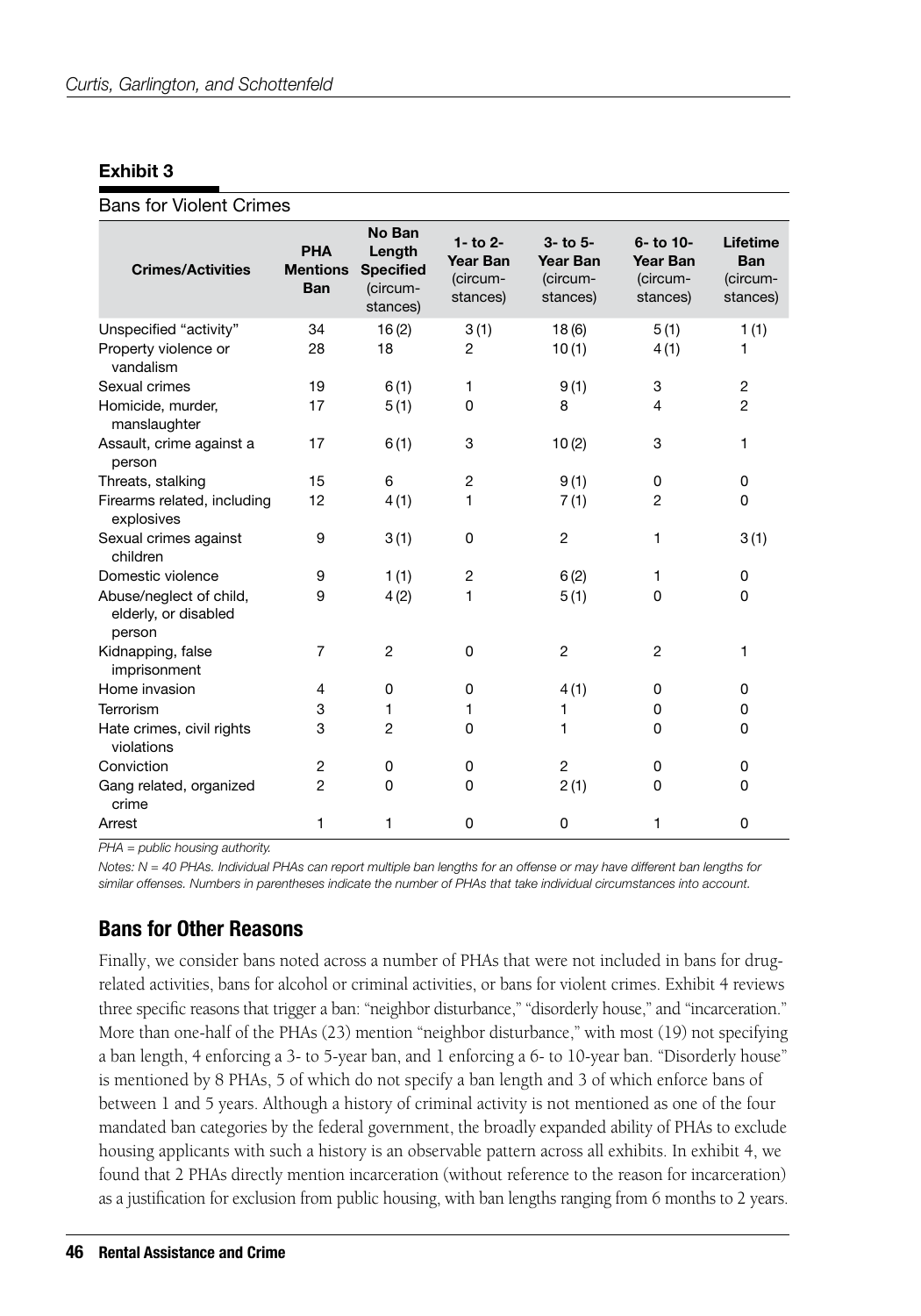| Bans for Other Reasons |                                             |                                                      |                       |                        |                          |                          |
|------------------------|---------------------------------------------|------------------------------------------------------|-----------------------|------------------------|--------------------------|--------------------------|
| <b>Reasons</b>         | <b>PHA</b><br><b>Mentions</b><br><b>Ban</b> | No Ban Length<br><b>Specified</b><br>(circumstances) | 6-Month<br><b>Ban</b> | 1- to $2-$<br>Year Ban | $3 - 10.5 -$<br>Year Ban | $6 -$ to 10-<br>Year Ban |
| Neighbor disturbance   | 23                                          | 19(1)                                                | 0                     | 0                      | 4                        |                          |
| Disorderly house       | 8                                           | 5                                                    | 0                     | 2                      |                          | 0                        |
| Incarceration          | 2                                           | 0                                                    |                       |                        |                          | 0                        |

### **Exhibit 4**

*PHA = public housing authority.*

*Notes: N = 40 PHAs. Individual PHAs can report multiple ban lengths for an offense or may have different ban lengths for similar offenses. Numbers in parentheses indicate the number of PHAs that take individual circumstances into account.*

Thus far, we have primarily focused on alcohol, drug, and criminal history behaviors that subject tenants and applicants to bans. We also have discussed the discretion PHA staff have in setting ban lengths and considering mitigating circumstances. The results of this analysis suggest significant differences in how public housing applicants and residents are treated across the sample PHAs.

## **Evidence of Alcohol, Drug, or Criminal Activity**

Bans instituted for "unspecified" criminal, drug, or violent "activity or incidents" are common across our sample, as are bans for alcohol use or abuse. What is not clear, however, are how either "unspecified" activity or alcohol or drug use is defined to institute a ban. We did not conduct an extensive review of the definitions of alcohol or drug use or of the standards of proof needed to deny housing assistance, as such a review was beyond the scope of this article. We do, however, offer several dominant themes evident in our review of the ACOPs.

### **Standards of Proof**

Federal regulations stipulate that PHAs may evict a household if they determine that an individual in the household has engaged in criminal activity "based on a preponderance of the evidence," $12$ a weaker standard than used in criminal trials. A number of PHAs include language in their ACOPs highlighting the use of this standard.<sup>13</sup> When making decisions about whether to evict residents or deny applicants for criminal activity, PHAs can use evidence that is significantly weaker than that which would be required to convict in criminal court. Further, PHAs may evict a household for criminal activity regardless of whether an arrest or conviction has occurred.<sup>14</sup>

<sup>&</sup>lt;sup>12</sup> "Denial of Admission and Termination of Assistance for Criminals and Alcohol Abusers," 24 CFR § 982.553(c). *Federal Register* 68 (28805) April 1, 2010.

<sup>&</sup>lt;sup>13</sup> These ACOPs offer the following definition and explanation of the standard: "Preponderance of evidence is defined as evidence which is of greater weight or more convincing than the evidence which is offered in opposition to it; that is, evidence which as a whole shows that the fact sought to be proved is more probable than not. The intent is not to prove criminal liability, but to establish that the act(s) occurred" (EBRPHA, 2011: 70; Hawaii Public Housing Authority, 2012: 11; Housing Authority of Baltimore City, 2011: 28–29; Housing Authority of the City of Bridgeport, 2011: 22).

<sup>14 24</sup> CFR § 982.553(c).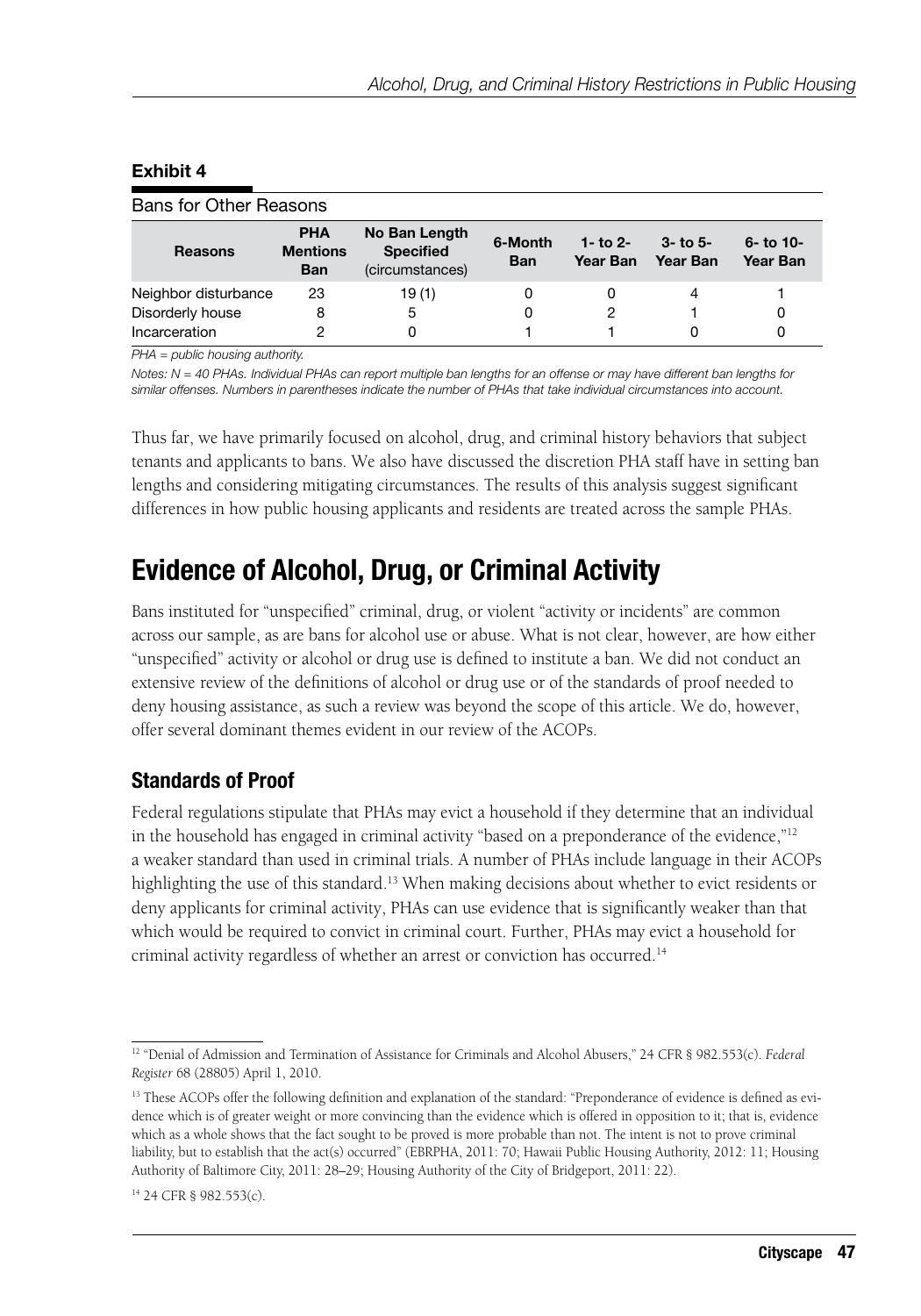A number of ACOPs provide some detail about the types and sources of evidence that can be used to demonstrate an alcohol, drug, or criminal history. Criminal history can be collected from a variety of sources. In general, ACOPs establish that, although "credible evidence" might be accessed from police or court records, "testimony from neighbors, when combined with other factual evidence, can be considered credible evidence" (Hawaii Public Housing Authority, 2012: 11; Housing Authority of Baltimore City, 2011: 28–29; Housing Authority of the City of Bridgeport, 2011: 22–23). Other sources of "credible evidence" described by ACOPs include documentation of drug raids, arrest warrants, evidence gathered by inspectors during home inspections, and evidence gathered from the housing authority's hotline. The Housing Authority of the City of Bridgeport's ACOP (2011: 22–23) specifies that caller identities are "not required and shall remain private," indicating that anonymous reports of criminal activity can be used as evidence against a household.

### **Alcohol Abuse or Drug Use**

PHA methods for determining whether an individual is engaged in alcohol abuse or drug use vary widely. Many PHAs provide no concrete information about how a household's alcohol abuse or other drug use would be determined or evaluated. PHAs that documented a process for identifying applicants or residents who abuse alcohol or use other drugs note a range of tactics. For example, the Indianapolis Housing Agency (2010) imposed mandatory drug testing of applicant households, whereas the Charlotte Housing Authority (2012) required applicants to sign consent forms allowing for the PHA to contact third parties involved in an applicant's life (for example, social workers, police officers, and landlords). These third parties can be interviewed to gather information regarding the household's eligibility, including alcohol abuse or drug use.

## **Discussion and Policy Implications**

As our findings demonstrate, local PHAs use a wide range of criteria to exclude households from public housing, focusing primarily on those with alcohol, drug, or criminal histories. Federal policy intentionally incorporates discretion to allow for PHAs to accommodate local conditions and individual cases. We argue that this discretion, along with the criteria HUD uses to assess PHAs, creates incentives for stringent enforcement. The expansion of PHA discretion clearly serves a vital purpose in allowing local authorities to use public housing resources according to community needs. As we have shown, however, PHA bans create barriers to households that contain a member with suspected or verified alcohol, drug, or criminal history. Our analysis also shows that similarly situated households face markedly different public housing rules among but also within PHAs, depending on how individual workers use their considerable discretionary power in determining admissions and evictions. Our cursory review of how PHAs define alcohol abuse, other drug use, and the proof needed to enforce bans reveals considerable differences. Public housing residents, applicants, and those on waiting lists may have little information about the bans, the costs of association with family members with alcohol, drug, or criminal histories, and the breadth of information PHAs use to determine access. Further, PHAs are permitted to impose bans for "unspecified" activities without the necessity of a formal legal process.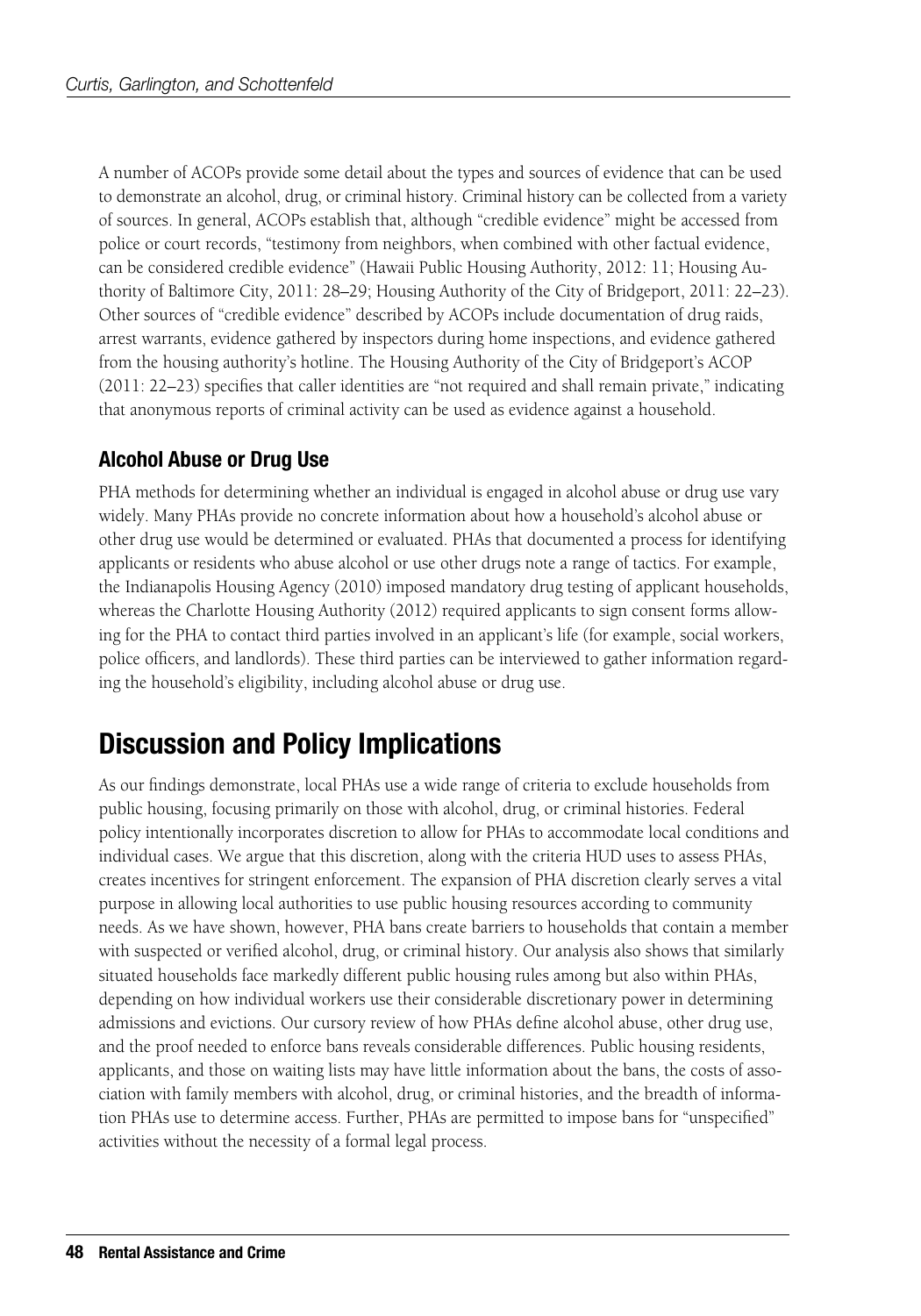Housing is a scarce resource and, as such, is not available to all households that qualify. Through discretion, local PHAs are charged with creating a public housing community that meets strict public safety metrics developed by HUD. We argue that PHA discretion, as captured in this analysis, expands on HUD exclusion criteria and creates the incentive to institute de facto bans that affect some of the most housing-needy populations. The Secretary of HUD, Shaun Donovan, urged PHAs to use their discretion to "seek a balance between allowing ex-offenders to reunite with families that live in HUD subsidized housing, and ensuring the safety of all residents in its programs" (Donovan and Henriquez, 2011: 1). Further, Donovan seeks to reframe the concept of the reentering population, moving from "undeserving" to "deserving" of public support as he noted, "this is an Administration that believes in the importance of second chances—that people who have paid their debt to society deserve the opportunity to become productive citizens and caring parents … [and] part of that support means helping ex-offenders gain access to … a place to live" (Donovan and Henriquez, 2011: 2). Our analysis suggests, however, that the current HUD framework using discretion to create balance between safety and access is not necessarily effective. Policymakers may need to consider structural changes to the federal alcohol, drug, and criminal history restrictions and limitations to PHA discretion in favor of clear, equitable policy standards that are transparent and consistent across the housing assistance programs.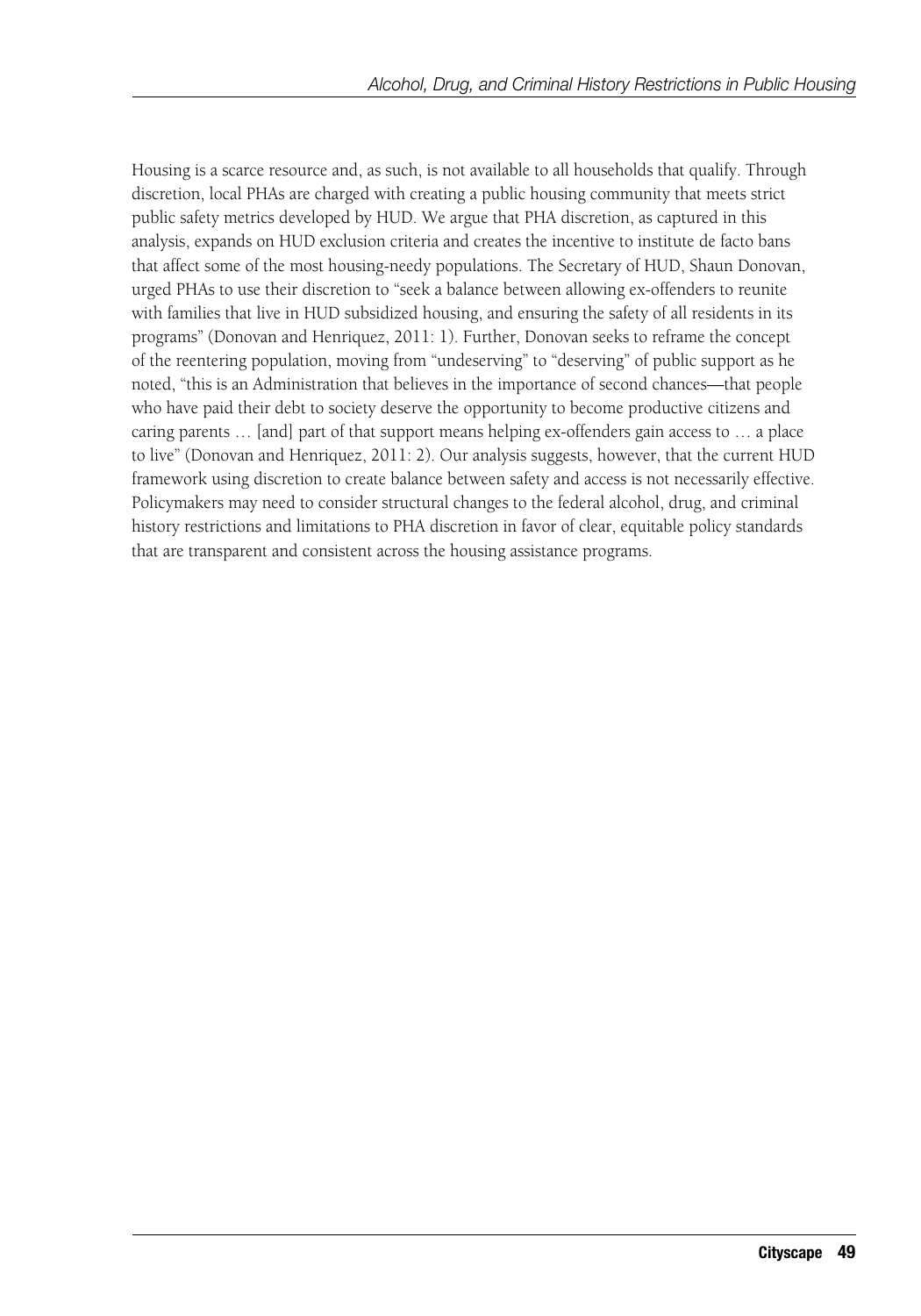## **Appendix. Public Housing Authorities**

### **Exhibit A-1**

| <b>State</b>    | <b>Public Housing Authority</b>                                            |
|-----------------|----------------------------------------------------------------------------|
| Alaska          | Alaska Housing Finance Corporation*                                        |
| Arizona         | City of Phoenix Housing Department                                         |
| California      | Housing Authority of the City of Los Angeles                               |
| Colorado        | Denver Housing Authority                                                   |
| Connecticut     | Housing Authority of the City of Bridgeport                                |
| Delaware        | Delaware State Housing Authority*                                          |
| Florida         | Jacksonville Housing Authority                                             |
| Georgia         | <b>Atlanta Housing Authority</b>                                           |
| Hawaii          | Hawaii Public Housing Authority*                                           |
| <b>Illinois</b> | Chicago Housing Authority                                                  |
| Indiana         | Indianapolis Housing Agency                                                |
| lowa            | Des Moines Municipal Housing Agency                                        |
| Kansas          | City of Wichita Housing Authority                                          |
| Louisiana       | East Baton Rouge Parish Housing Authority                                  |
| Maryland        | Housing Authority of Baltimore City                                        |
| Massachusetts   | <b>Boston Housing Authority</b>                                            |
| Michigan        | <b>Grand Rapids Housing Commission</b>                                     |
| Minnesota       | Minneapolis Public Housing Authority                                       |
| Missouri        | St. Louis Housing Authority                                                |
| Montana         | Housing Authority of Billings                                              |
| Nebraska        | Omaha Housing Authority                                                    |
| Nevada          | Southern Nevada Regional Housing Authority*                                |
| New Hampshire   | Manchester Housing and Redevelopment Authority                             |
| New Jersey      | Newark Housing Authority                                                   |
| New Mexico      | Albuquerque Housing Authority                                              |
| New York        | New York City Housing Authority                                            |
| North Carolina  | <b>Charlotte Housing Authority</b>                                         |
| North Dakota    | Fargo Housing & Redevelopment Authority                                    |
| Ohio            | Columbus Metropolitan Housing Authority                                    |
| Oklahoma        | Oklahoma City Housing Authority                                            |
| Oregon          | Home Forward (formerly the Housing Authority of Portland)                  |
| Pennsylvania    | Housing Authority of the City of Pittsburgh                                |
| South Carolina  | Columbia Housing Authority                                                 |
| South Dakota    | Sioux Falls Housing & Redevelopment Commission                             |
| Tennessee       | <b>Memphis Housing Authority</b>                                           |
| Texas           | <b>Houston Housing Authority</b>                                           |
| Virginia        | City of Virginia Beach Department of Housing and Neighborhood Preservation |
| Washington      | Seattle Housing Authority                                                  |
| West Virginia   | Huntington West Virginia Housing Authority                                 |
| Wisconsin       | Housing Authority of the City of Milwaukee                                 |

*\* Single statewide or regional public housing authority.*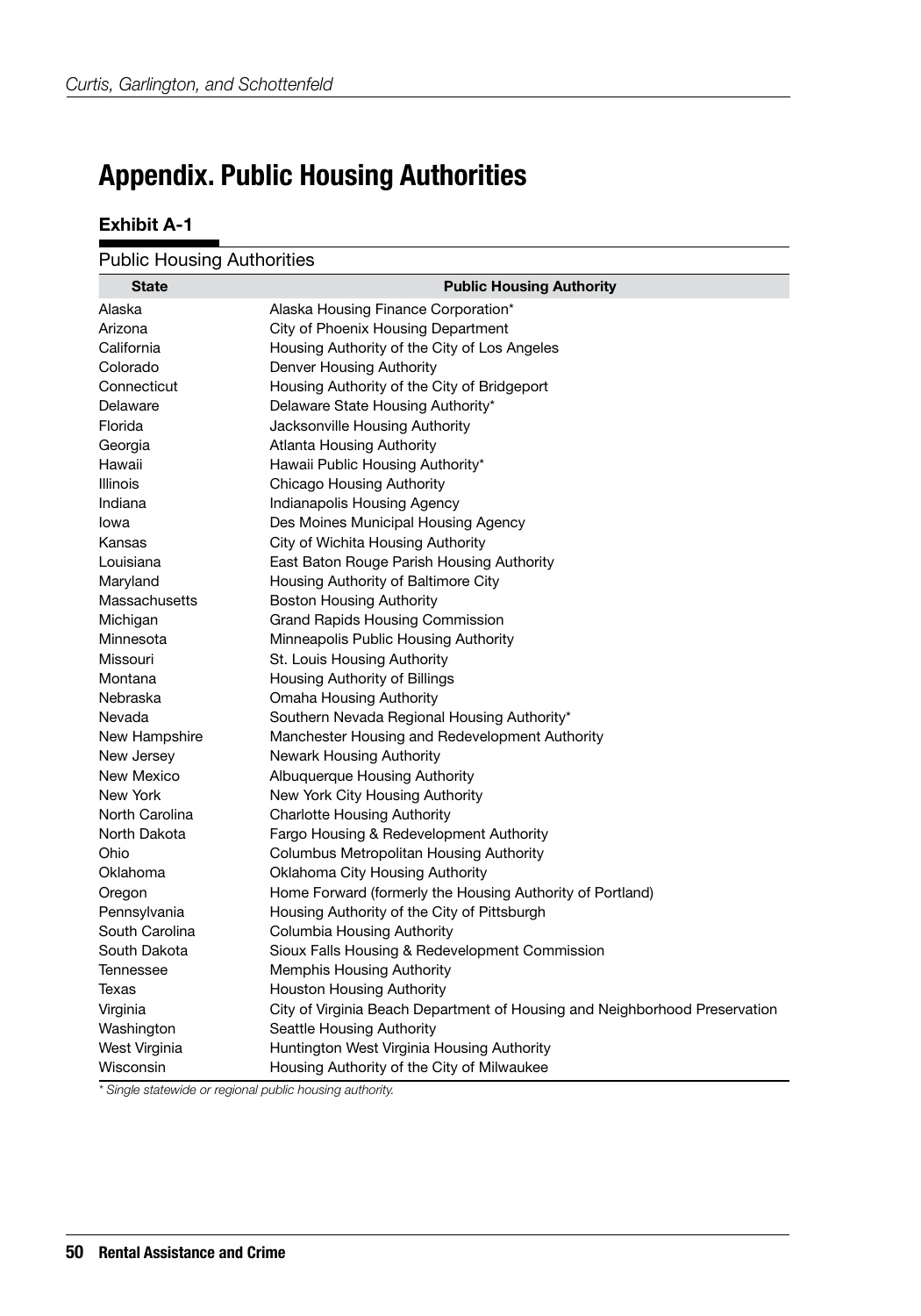## **Acknowledgments**

The authors thank Brendan O'Flaherty and Ellen R. DeVoe for helpful discussions and acknowledge the skillful research assistance of Mary Lechner and Angelee Russ. Any remaining errors are those of the authors.

## **Authors**

Marah A. Curtis is an assistant professor at the University of Wisconsin-Madison.

Sarah Garlington is a doctoral candidate at Boston University.

Lisa S. Schottenfeld is a research analyst at Mathematica Policy Research.

### **References**

Blanks, Valerie. 2002–2004. "An Examination of No-Fault Evictions: An Analysis of the *Department of Housing and Urban Development* v. *Rucker*," *National Black Law Journal* 17 (2): 268–281.

Charlotte Housing Authority. 2012. "Housing Occupancy Plan." [http://www.cha-nc.org/documents/](http://www.cha-nc.org/documents/HOP-2012.pdf) [HOP-2012.pdf](http://www.cha-nc.org/documents/HOP-2012.pdf) (accessed April 14, 2013).

Clinton, Sarah. 2005. "Evicting the Innocent: Can the Innocent Tenant Defense Survive a *Rucker* Preemption Challenge?" *Boston University Law Review* 85 (1): 293–322.

Committee on Ways and Means. 2004. *The 2004 Green Book: Background Material and Data on Programs Within the Jurisdiction of the Committee on Ways and Means*. Washington, DC: Government Printing Office.

Donovan, Shaun, and Sandra B. Henriquez. 2011. *Letter to PHA Executive Director*. June 17, 2011. [http://www.bazelon.org/LinkClick.aspx?fileticket=o6OLk7b\\_6c4%3D&tabid=537](http://www.bazelon.org/LinkClick.aspx?fileticket=o6OLk7b_6c4%3D&tabid=537) (accessed December 5, 2013).

East Baton Rouge Parish Housing Authority (EBRPHA). 2011. "Admissions and Continued Occupancy Policy."<http://www.ebrpha.org/>(accessed April 14, 2013).

Hawaii Public Housing Authority. 2013. "Eligibility, Selection, and Admissions Policies: Chapter 2 Eligibility for Admission." [http://www.hcdch.state.hi.us/housingplans/2012PHAPlanDraft/](http://www.hcdch.state.hi.us/housingplans/2012PHAPlanDraft/Documents/1%20-%20Eligibility,%20Selection%20and%20Admissions,%20and%20Wait%20List%20Policies.pdf) [Documents/1%20-%20Eligibility,%20Selection%20and%20Admissions,%20and%20Wait%20](http://www.hcdch.state.hi.us/housingplans/2012PHAPlanDraft/Documents/1%20-%20Eligibility,%20Selection%20and%20Admissions,%20and%20Wait%20List%20Policies.pdf) [List%20Policies.pdf](http://www.hcdch.state.hi.us/housingplans/2012PHAPlanDraft/Documents/1%20-%20Eligibility,%20Selection%20and%20Admissions,%20and%20Wait%20List%20Policies.pdf) (accessed December 5, 2013).

Housing Authority of Baltimore City. 2011. "Annual Plan Volume 3: The Public Housing Admissions and Continued Occupancy Policy." [http://static.baltimorehousing.org/pdf/aap\\_2010.pdf](http://static.baltimorehousing.org/pdf/aap_2010.pdf) (accessed April 14, 2013).

Housing Authority of the City of Bridgeport. 2011. "Admissions and Continued Occupancy Policy." [http://www.bridgeporthousing.org/about/2011-agency-plan-pdf/2011%20Admissions%20and%20](http://www.bridgeporthousing.org/about/2011-agency-plan-pdf/2011 Admissions and Continued Occupancy Policy (ACOP).pdf) [Continued%20Occupancy%20Policy%20\(ACOP\).pdf](http://www.bridgeporthousing.org/about/2011-agency-plan-pdf/2011 Admissions and Continued Occupancy Policy (ACOP).pdf) (accessed April 14, 2013).